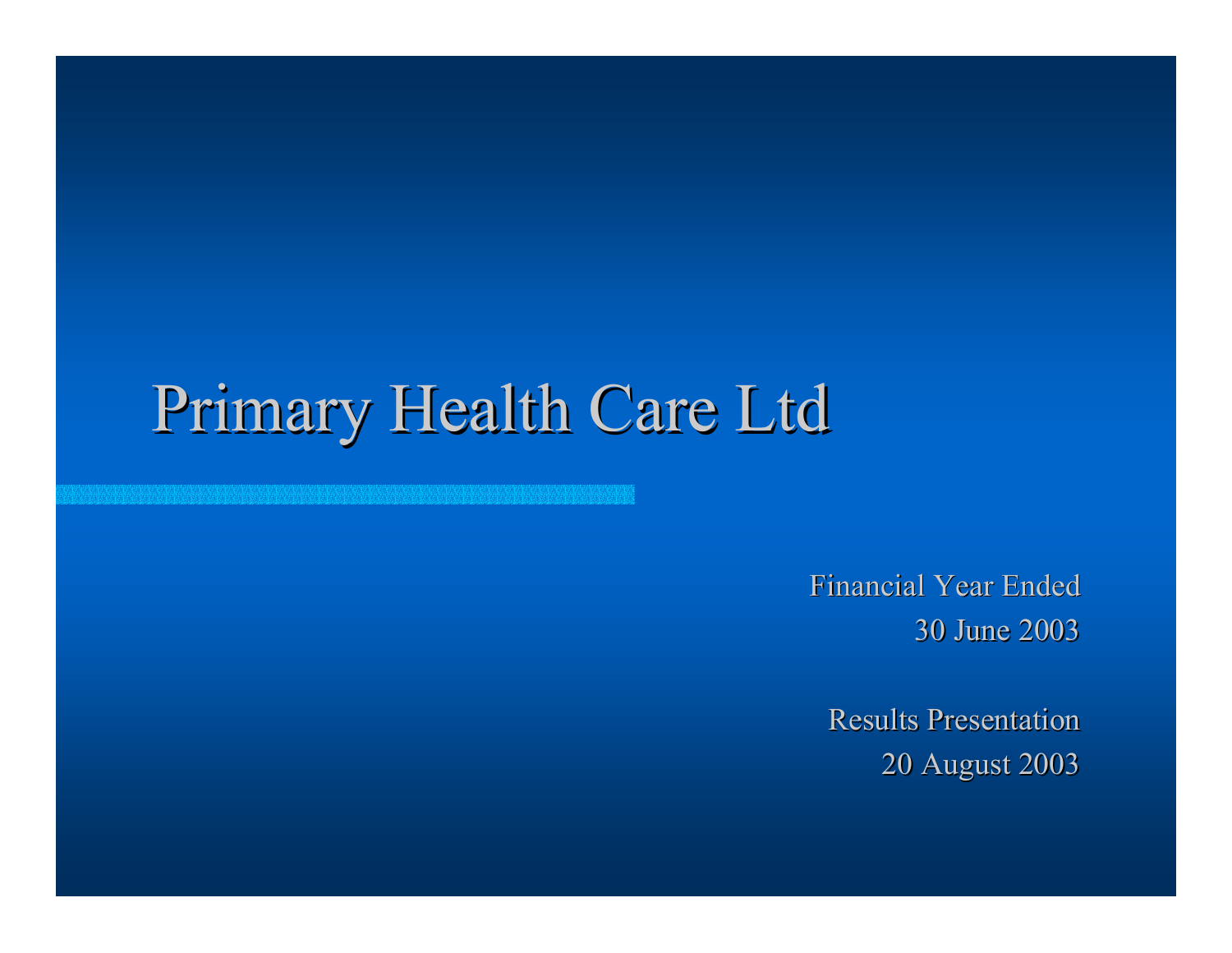#### **• Summary**

- $-$  EBITDA and EBITA (excl. property sales) up  $\sim$  36% over prior period
- Driven by organic revenue growth and improved operating margins

| (\$ Million, except EPS)                       | <b>FY2003</b> | growth | <b>FY2002</b> | growth | <b>FY2001</b> |
|------------------------------------------------|---------------|--------|---------------|--------|---------------|
| <b>Sales revenue</b><br>(excl. property sales) | 127.0         | 23%    | 103.1         | 15%    | 89.8          |
| <b>EBITDA (excl. property)</b>                 | 41.6          | 36%    | 30.6          | 22%    | 25.1          |
| <b>EBITA (excl. property)</b>                  | 32.7          | 36%    | 24.1          | 15%    | 20.9          |
| <b>Normalised NPAT</b>                         | 21.9          | 61%    | 13.6          | 14%    | 11.9          |
| <b>Normalised basic EPS</b> (cents per share)  | 21.9          | 45%    | 15.1          | 9%     | 13.8          |

**Normalised = before goodwill amortisation**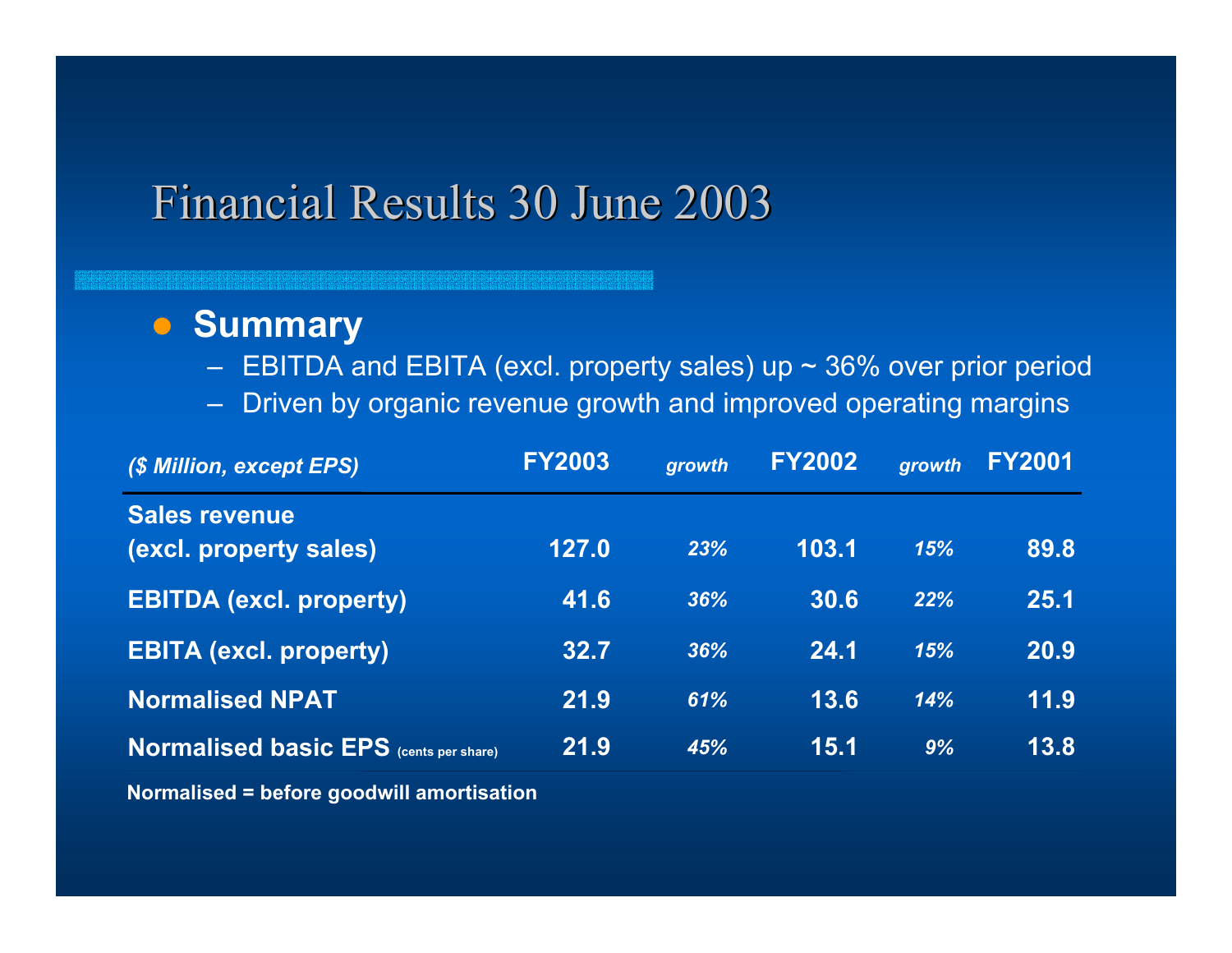$\bigcirc$ 

|                   | (\$000s)                           | <b>FY 2003</b> | <b>FY 2002</b> | <b>FY 2001</b> |
|-------------------|------------------------------------|----------------|----------------|----------------|
| <b>Segmental</b>  | <b>Medical centres</b>             | 36,996         | 26,680         | 20,937         |
| - Medical Centres | Pathology                          | 9,655          | 8,143          | 7,254          |
| major driver      | <b>Head office expenses</b>        | (5,002)        | (4, 170)       | (3, 135)       |
| - Property        | Sale of properties                 | 3,190          | (328)          |                |
| sales complete    | <b>EBITDA</b>                      | 44,839         | 30,325         | 25,056         |
|                   | <b>Depreciation</b>                | 8,993          | 6,567          | 4,121          |
|                   | <b>EBITA</b>                       | 35,846         | 23,758         | 20,935         |
|                   | <b>Goodwill amortised</b>          | 9,350          | 7,314          | 5,567          |
|                   | <b>EBIT</b>                        | 26,496         | 16,444         | 15,368         |
|                   | <b>C/Note interest</b>             |                | 168            | 278            |
|                   | Interest expense                   | 5,277          | 3,814          | 2,801          |
|                   | Share of associate loss            | 201            | 170            | 66             |
|                   | <b>PBT</b>                         | 21,018         | 12,292         | 12,223         |
|                   | Tax charge                         | 8,428          | 5,963          | 5,898          |
|                   | <b>Profit After Tax</b>            | 12,590         | 6,329          | 6,325          |
|                   | <b>Profit After Tax normalised</b> | 21,940         | 13,643         | 11,892         |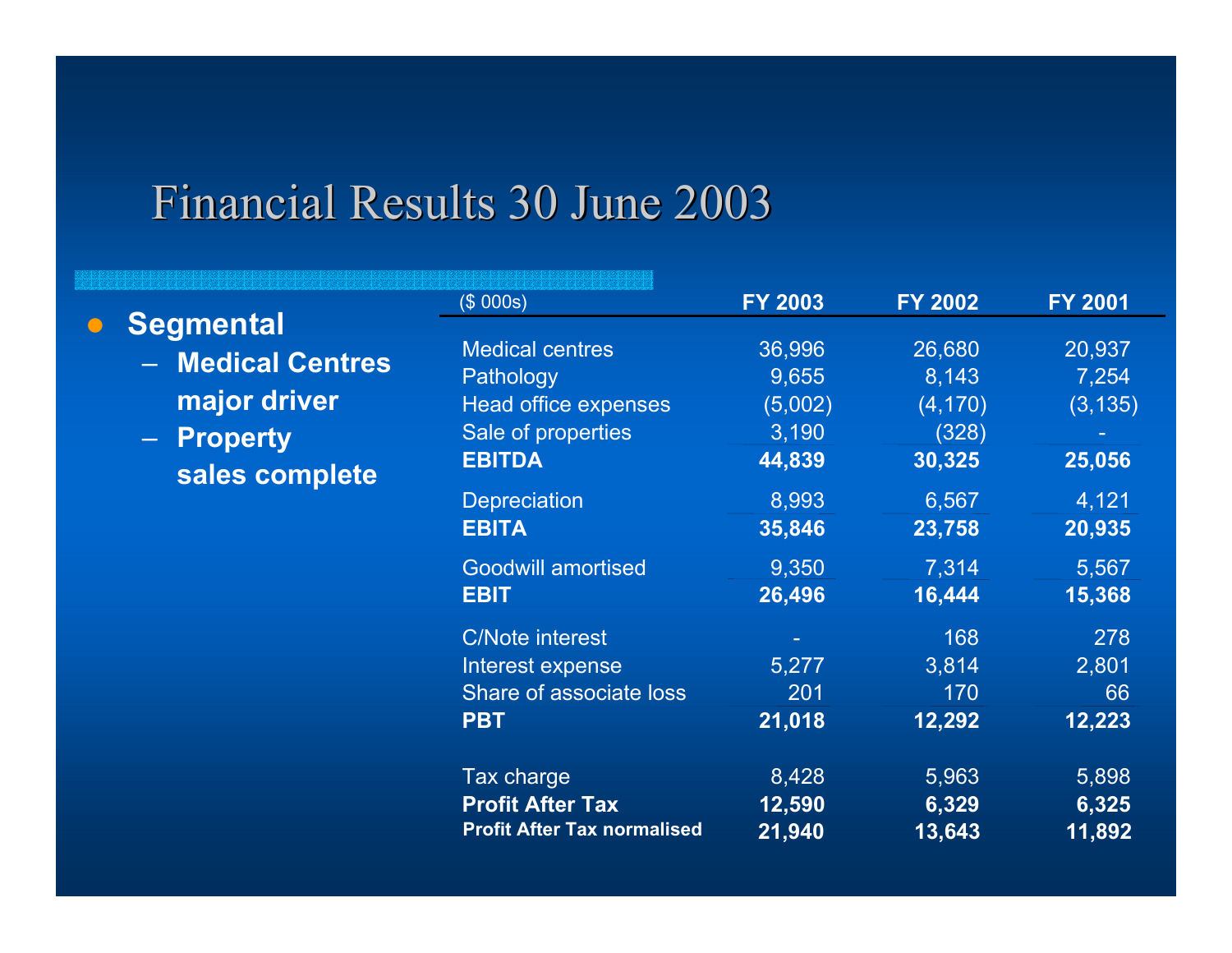**• Per Share Results** 

- **Reported earnings per share up 81% on prior period to 12.6cps**
- **Normalised earnings per share up 45% on prior period to 21.9cps (Normalised to remove impact of amortisation of goodwill)**
- **Final dividend of 7.5c per share taking total FY03 dps to 12.5 cents (compared with 7.5 cents for FY02)**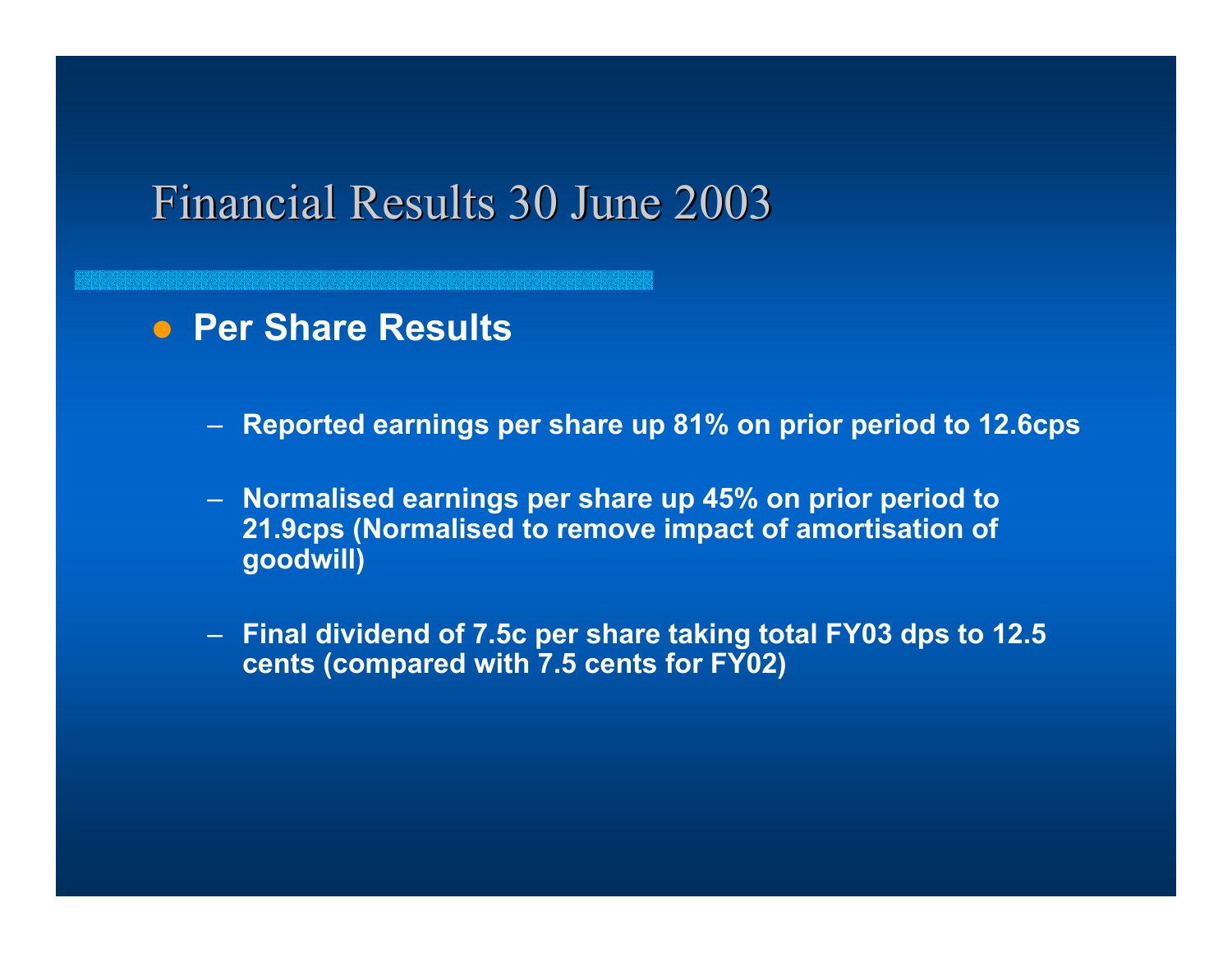#### **• Earnings quality strong**

- **Cashflow from operating activities up 28% to \$27.2m**
	- **Mirroring reported tax and interest adjusted EBITDA from operating activities**
- **Days Receivables Outstanding maintained over the period**
	- **Maintained despite revenue growth of 23%**
	- **Maintained despite 5 new medical centres during period**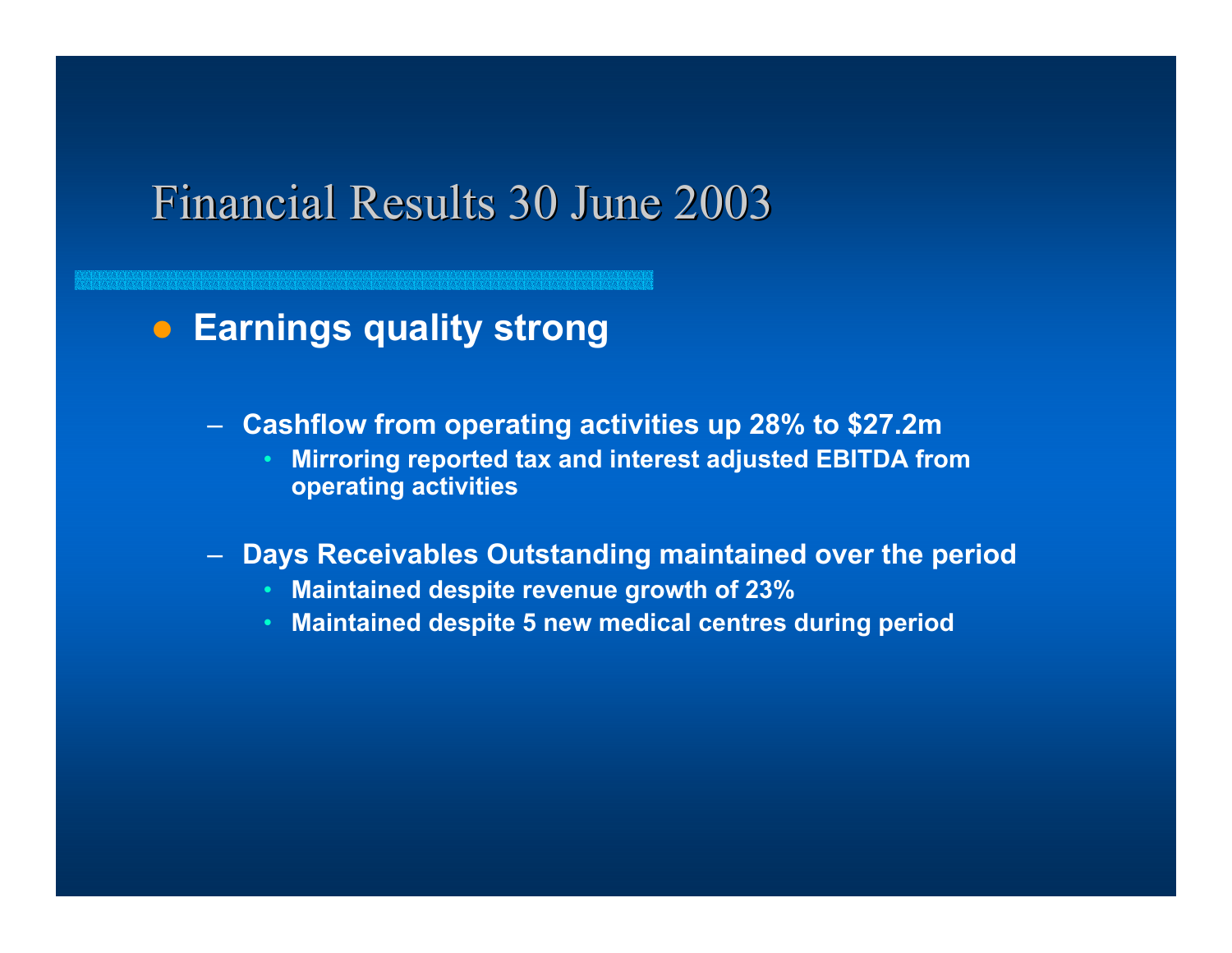### Operations - Medical Centres I

#### **• Increasing doctor and community acceptance**

- GP attendances up 34% to 2.145m for the period
- Revenues to PRY up 43% to \$75.7m for the period
- Doctors continuing to join

#### **• Maintenance of operational performance**

- EBITDA for all centres up 42% to \$32.0m
- EBITA for all centres up 42% to \$24.3m
- Margins maintained
- **Significant growth and margin improvement achieved despite substantial resources being devoted to new centre establishment**
	- 3 new centres opened in NSW during period
	- 2 new centres opened in SA during period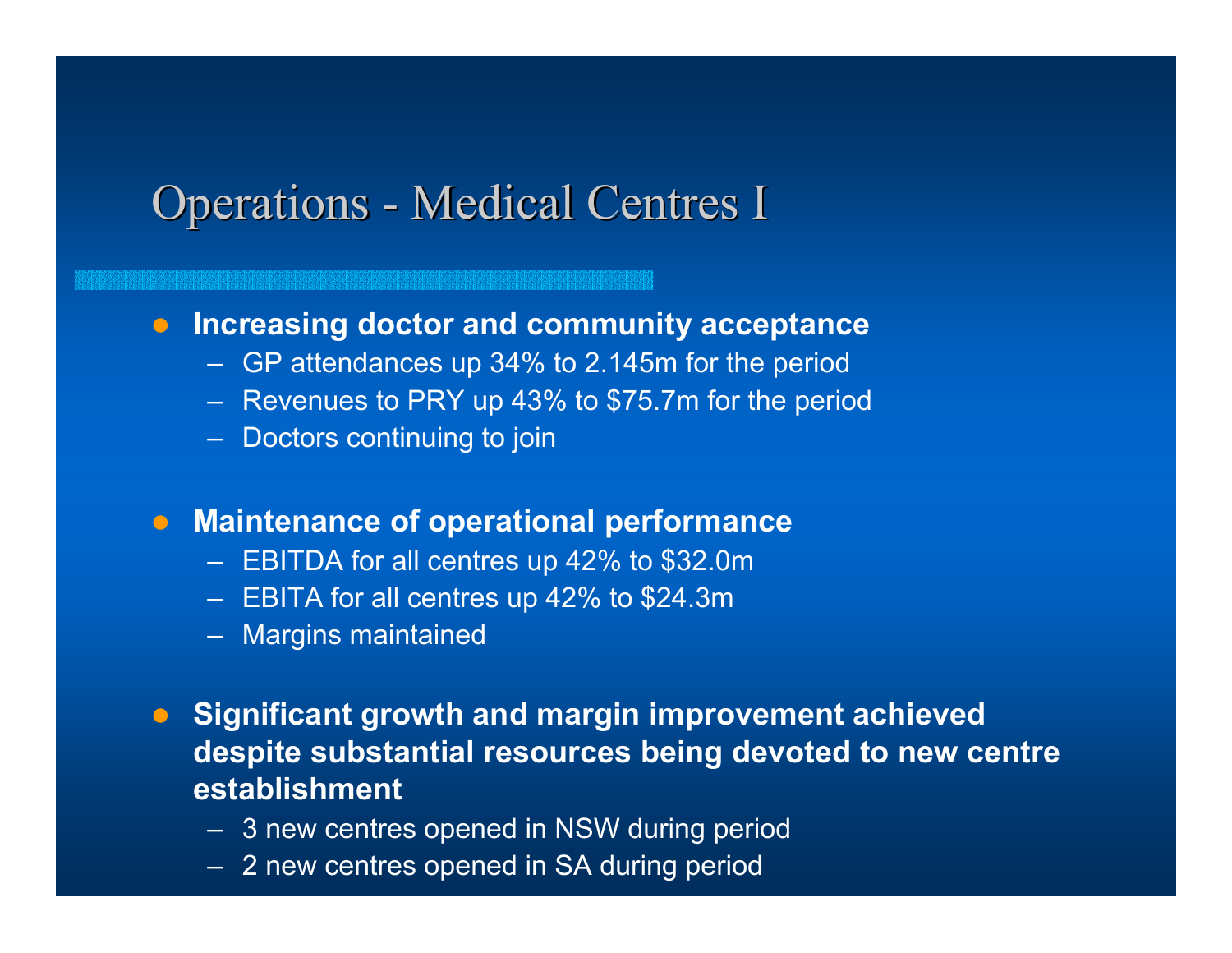### Operations - Medical Centres II

 $\bullet$  Established centres continue to experience growth in patient acceptance & utilisation

- $\bullet$  Established centres continue to expand depth and breadth of service offering to patients reflected in increased centre EBITDA per GP visit
- $\bullet$  Newly opened centres showing evidence of shorter "ramp up" to cashflow positive

|                          | # of GP Attendances ('000s) |             |             | <b>Centre EBITDA per GP Attendance</b> |             |             |                 |             |
|--------------------------|-----------------------------|-------------|-------------|----------------------------------------|-------------|-------------|-----------------|-------------|
| <b>Medical Centre #</b>  | <b>FY03</b>                 | <b>FY02</b> | <b>FY01</b> |                                        | <b>FY03</b> | <b>FY02</b> |                 | <b>FY01</b> |
| 1 to 8 $($ >3yrs old)    | 1,094                       | 1,062       | 982         | S                                      | 18.64       | \$17.87     | S.              | 16.30       |
| $9$ to 16 (1 < yrs < 3)  | 761                         | 534         | 258         | S                                      | 16.17       | \$14.42     | $S_{\parallel}$ | 19.13       |
| <b>17 to 21</b>          | 290                         | $\bf{0}$    | $\bf{0}$    | $\mathbf{s}$                           | 14.81       |             |                 |             |
| <b>Total attendances</b> | 2,145                       | 1,596       | 1,240       |                                        |             |             |                 |             |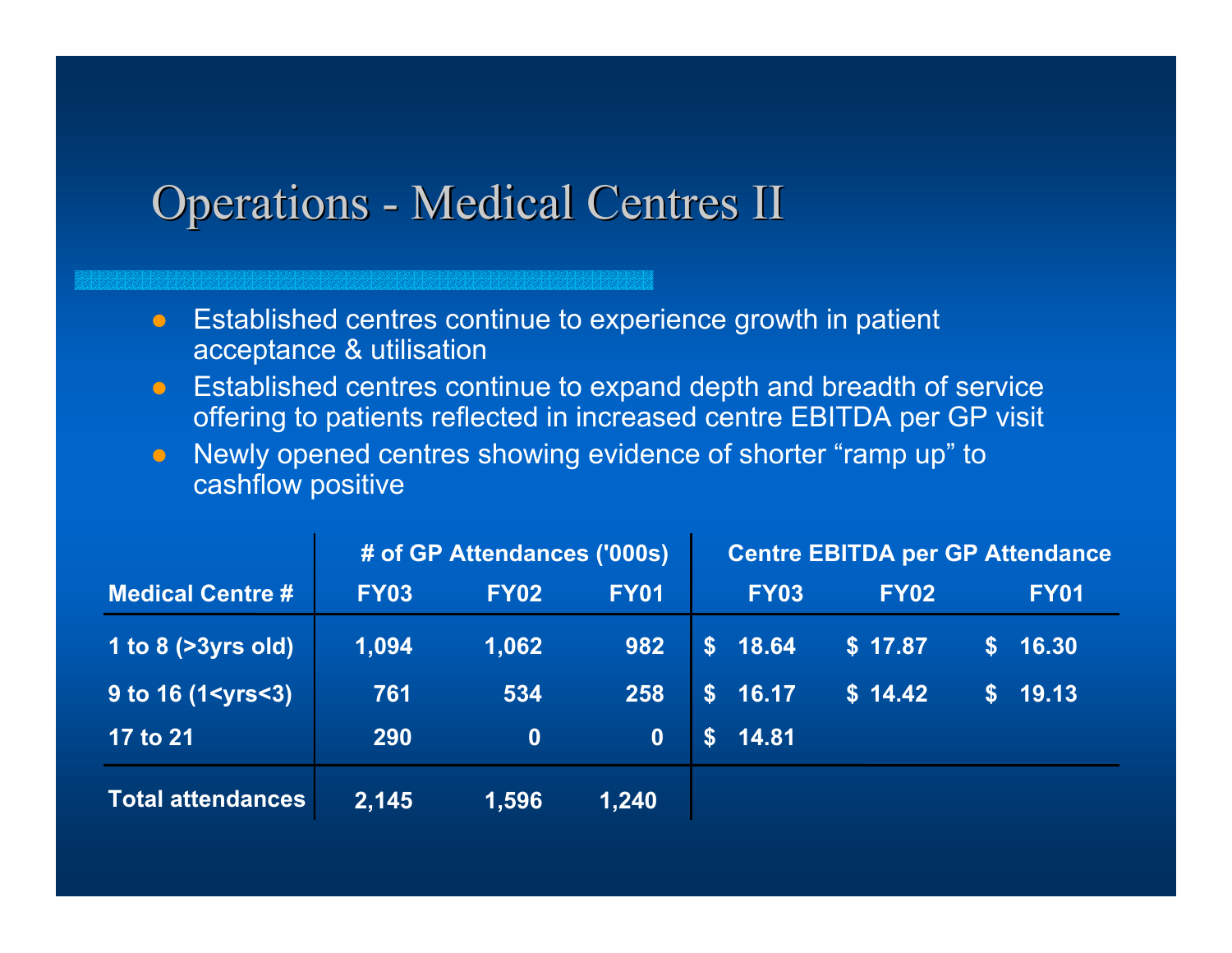## Operations – Pathology I

#### **• Results**

- **21% increase in EBITA achieved over p.c.p.**
- **Driven by** 
	- **organic top-line referral growth**
	- **improved operating margins**

| (\$000s)                | <b>FY 2003</b> | growth | <b>FY 2002</b> | growth | FY 2001        |
|-------------------------|----------------|--------|----------------|--------|----------------|
| <b>Revenue</b>          | 56,526         | 8%     | 52,263         | $1\%$  | 51,766         |
| <b>EBITDA</b><br>Margin | 9,655<br>17.1% | 19%    | 8,143<br>15.6% | 12%    | 7,254<br>14.0% |
| <b>EBITA</b><br>Margin  | 8,342<br>14.8% | 21%    | 6,886<br>13.2% | 8%     | 6,360<br>12.3% |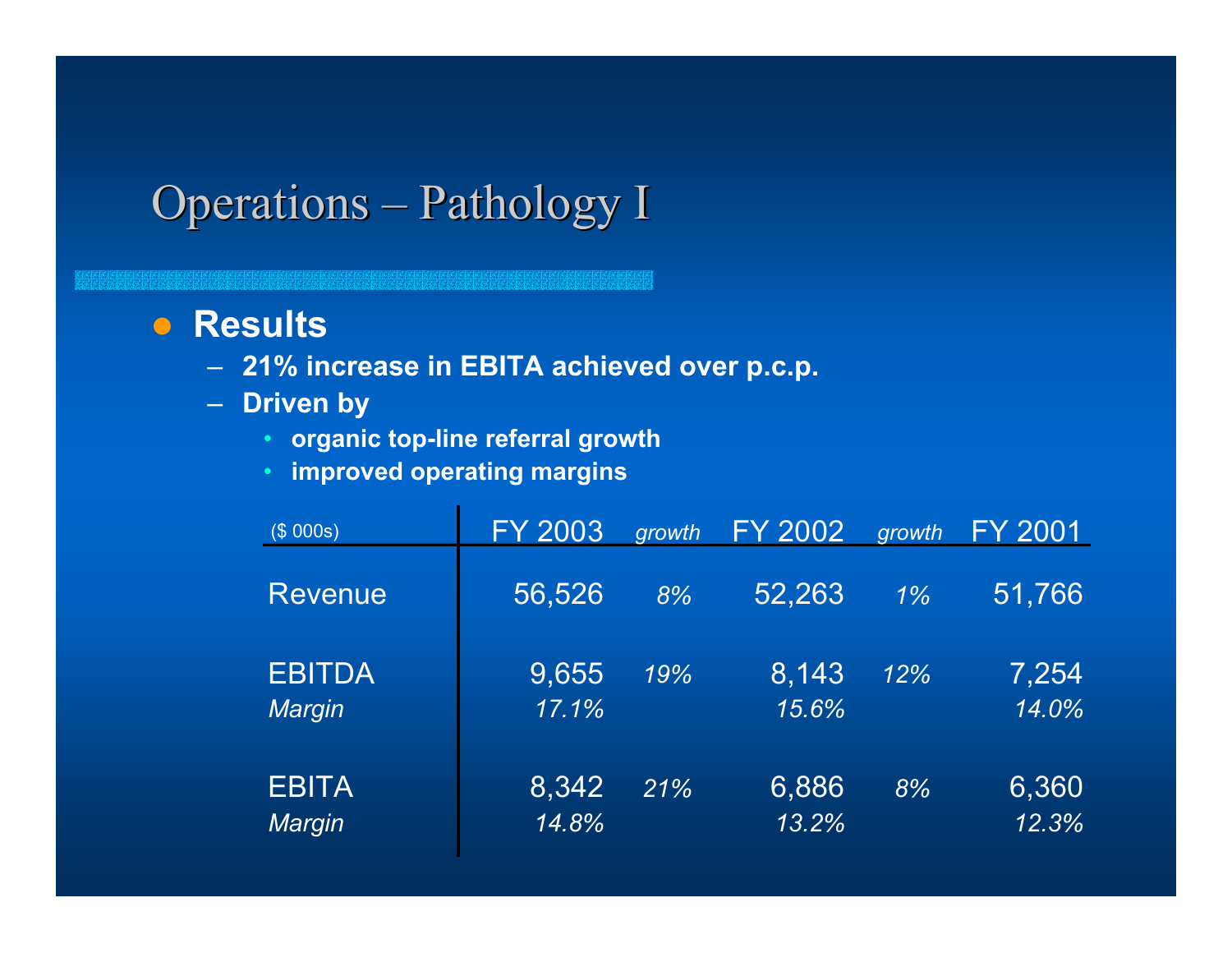## $O$  perations – Pathology II

#### $\bullet$  **Outlook**

- Focus upon operational improvements to drive superior levels of service to referring practitioners and their patients
- Bring SDS up to match profitability of peers
- Revenue growth in excess of market underwritten by medical centre operations
- Margin improvements are still available within existing revenue and laboratory structure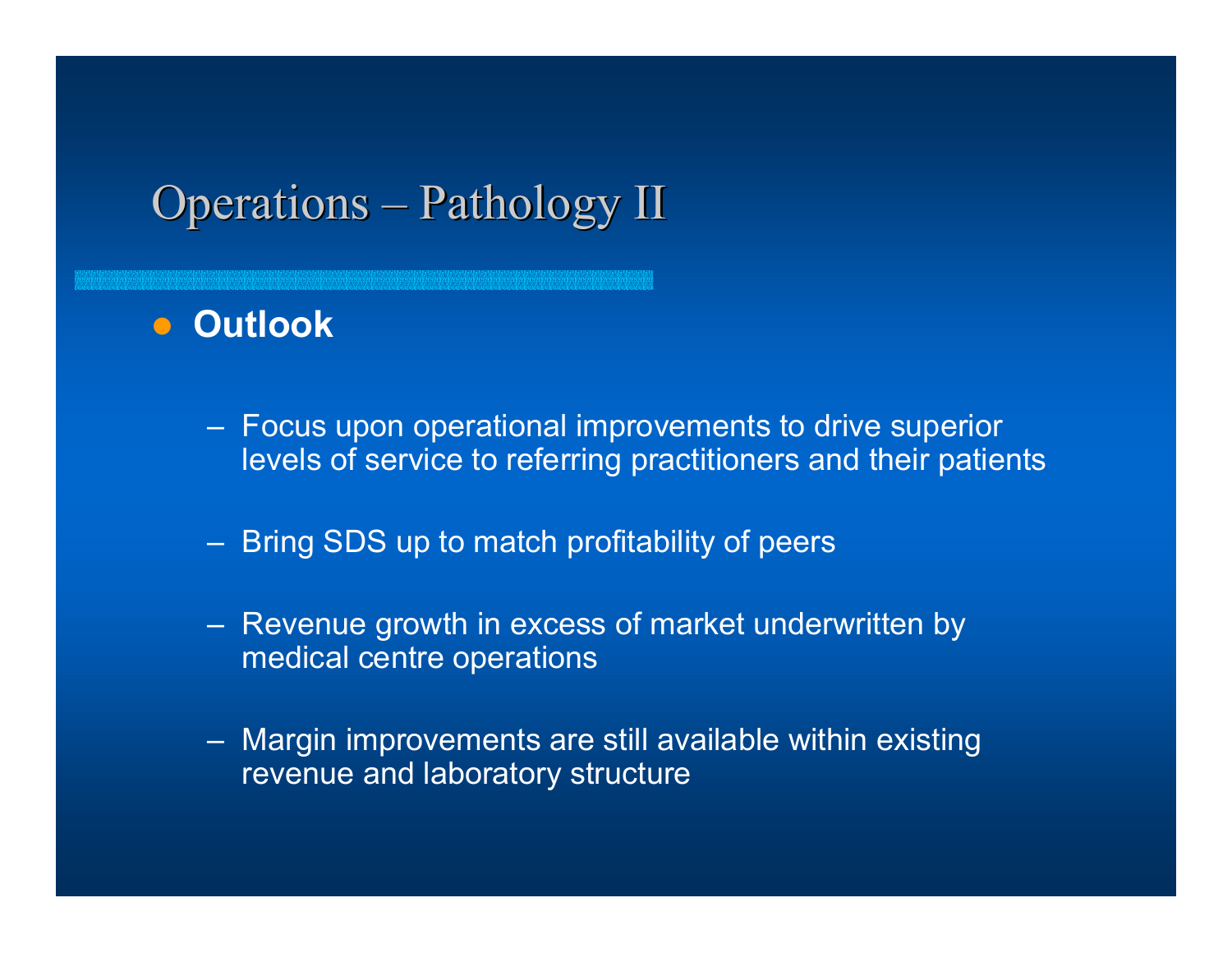### **Operations - Information Technology**

- **Doctors Desktop Solution** 
	- **IT solution now in all centres. Significant in-house IT capability now present. Our IT infrastructure is a material advantage in centre development and management**
	- **Certain medical centres mildly impacted by roll-out over the period**
	- **Enabling doctors to provide quality of care, and improved income per hour worked**
	- **The first IT solution in Australia used to deliver x-ray images to the referring GPs' desktop**
	- **Enabling improved control of billings and collections**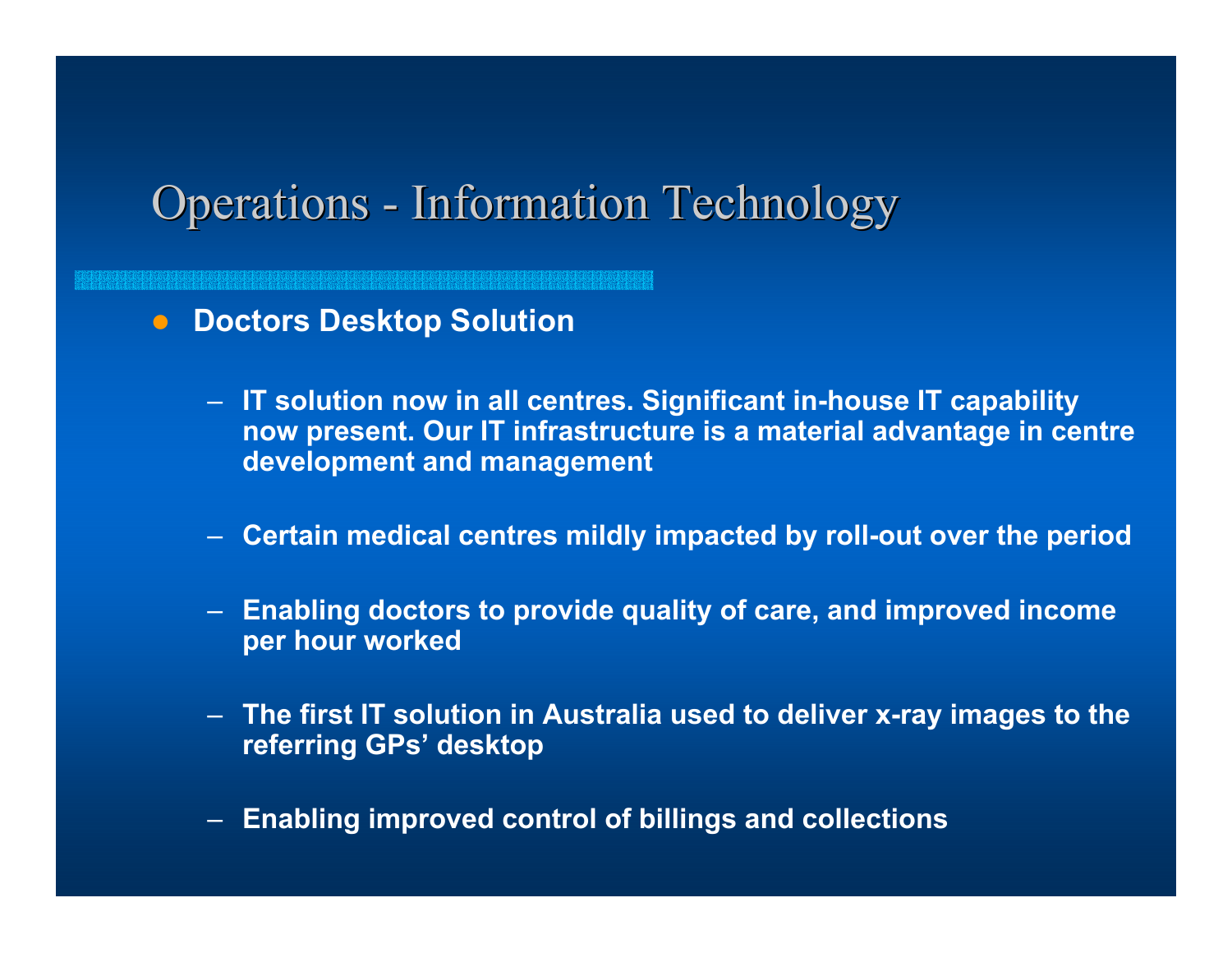#### **Future Growth**

- **11 new centres opened in the last 18 months (with five in the last 12 months)**
- **Current centre profile will continue to provide growth to the group, especially over the next two years**
- **Starting to see the underlying strength of operations**
- $\bullet$  **Negotiations for new sites underway in South Australia and Victoria**
- **Proposed accounting changes for the treatment of goodwill amortisation likely to impact reported earnings and increased potential to pay dividends for period ending FY05**